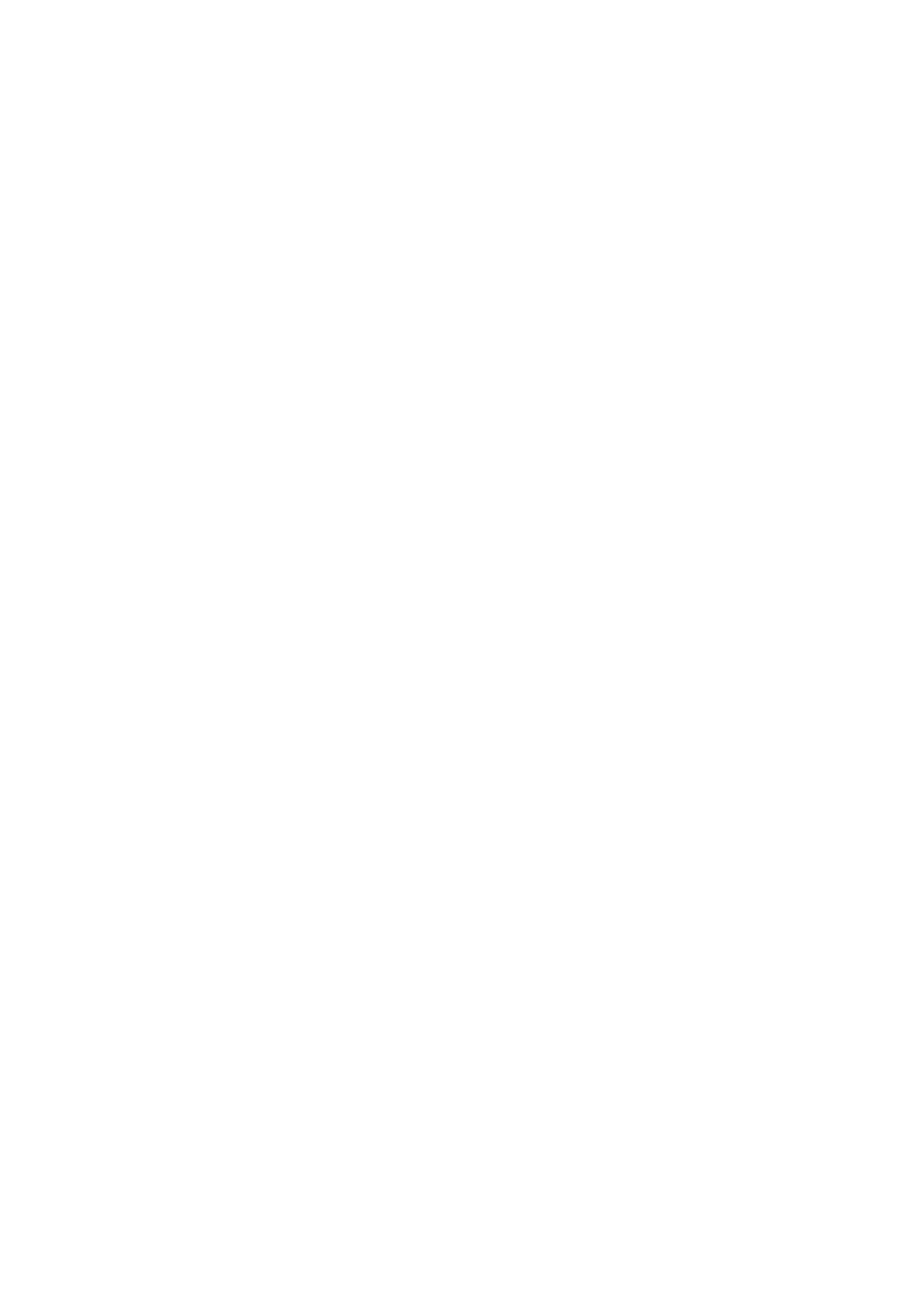# **List of scientific publications**

## **This thesis is based on the following peer-reviewed publications:**

- **I.** Róna G, Scheer I, Nagy K, Pálinkás HL, Tihanyi G, Borsos M, Békési A, Vértessy BG. Detection of uracil within DNA using a sensitive labeling method for *in vitro* and cellular applications. Nucleic Acids Res. 2016; 44(3):e28. doi: 10.1093/nar/gkv977. **IF: 9.202**
- **II.** Pálinkás HL, Rácz GA, Gál Z, Hoffmann OI, Tihanyi G, Róna G, Gócza E, Hiripi L, Vértessy BG. CRISPR/Cas9-Mediated Knock-Out of dUTPase in Mice Leads to Early Embryonic Lethality. Biomolecules. 2019; 9(4). pii: E136. doi: 10.3390/biom9040136. **IF: 4.694**

### **Cumulative impact factor of publications directly related to the thesis: 13.896**

### **Preprint manuscript directly related to the subject of the thesis:**

**III.** Pálinkás HL, Békési A, Róna G, Pongor L, Tihanyi G, Holub E, Póti Á, Gemma C, *et al*. Genome-wide alterations of uracil distribution patterns in human DNA upon chemotherapeutic treatments. bioRχiv preprint server, 2020. doi: https://doi.org/10.1101/2020.03.04.976977

#### **Additional peer-reviewed publications, not included in this thesis:**

- **IV.** Szabó JE, Németh V, Papp-Kádár V, Nyíri K, Leveles I, Bendes AÁ, Zagyva I, Róna G, Pálinkás HL, *et al*. Highly potent dUTPase inhibition by a bacterial repressor protein reveals a novel mechanism for gene expression control. Nucleic Acids Res. 2014; 42(19):11912-20. doi: 10.1093/nar/gku882. **IF: 9.112**
- **V.** Róna G, Pálinkás HL, Borsos M, Horváth A, Scheer I, Benedek A, Nagy GN, Zagyva I, Vértessy BG. NLS copy-number variation governs efficiency of nuclear import--case study on dUTPases. FEBS J. 2014; 281(24):5463-78. doi: 10.1111/febs.13086. **IF: 4.001**
- **VI.** Periyasamy M, Singh AK, Gemma C, Kranjec C, Farzan R, Leach DA, Navaratnam N, Pálinkás HL, Vértessy BG, *et al*. p53 controls expression of the DNA deaminase APOBEC3B to limit its potential mutagenic activity in cancer cells. Nucleic Acids Res. 2017; 45(19):11056-11069. doi: 10.1093/nar/gkx721. **IF: 11.561**
- **VII.** Molnár P, Marton L, Izrael R, Pálinkás HL, Vértessy BG. Uracil moieties in *Plasmodium falciparum* genomic DNA. FEBS Open Bio. 2018; 8(11):1763-1772. doi: 10.1002/2211- 5463.12458. **IF: 1.05**

## **Cumulative impact factor of publications which are not included in the thesis: 25.724**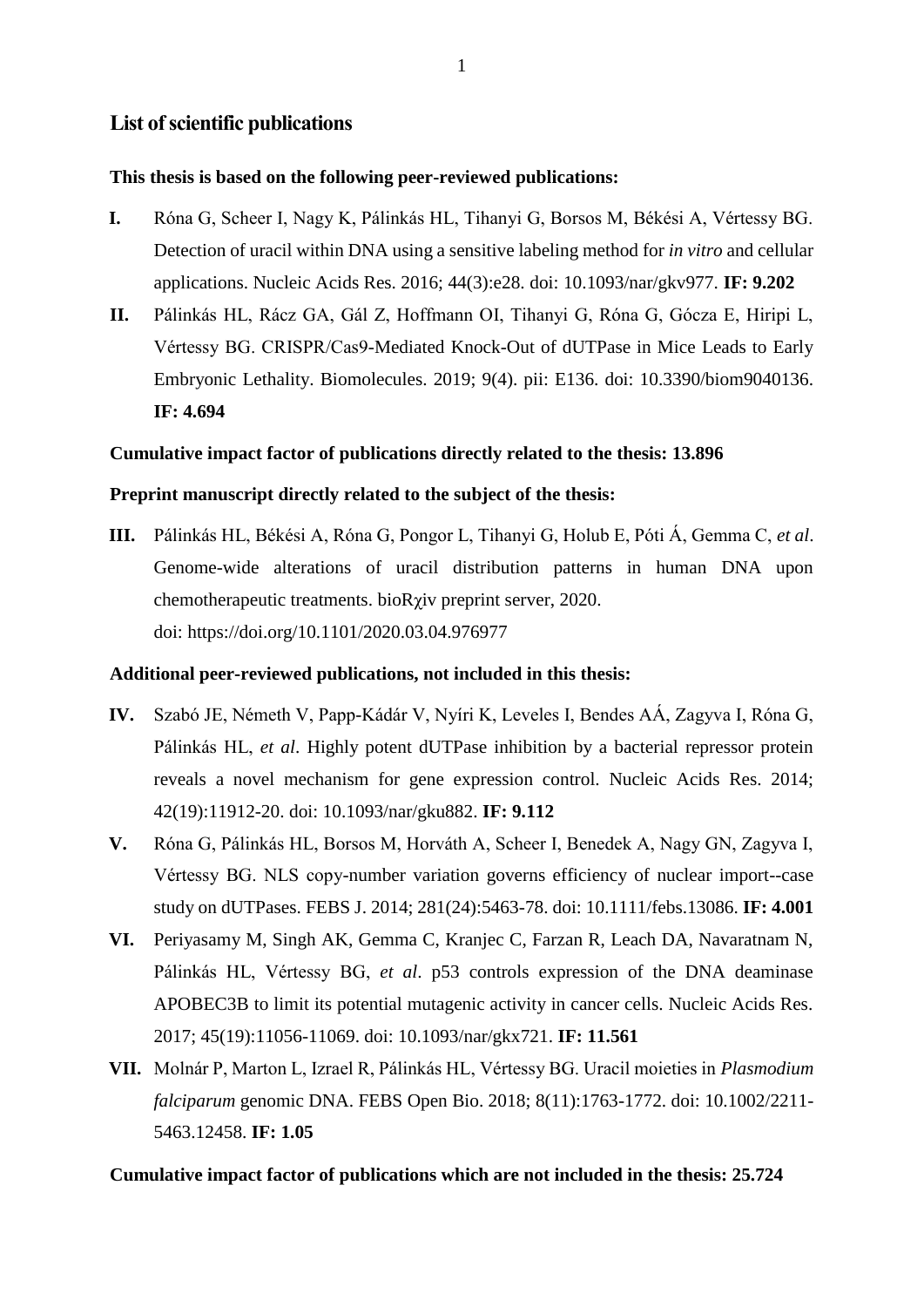## **1. Introduction**

The faithful maintenance and transmission of genetic information is an essential task for all known living organisms. However, besides of the well-known Watson-Crick base pairs, DNA sequence also contains a large variety of modified bases and DNA defects. In my research, I focus on uracil, one of the most frequently occurring non-canonical base in DNA, implicated in several physiological processes. Two independent pathways may lead to the presence of uracil in DNA: thymine replacing misincorporation and hydrolytic cytosine deamination. The incorporation of uracil instead of thymine does not cause mutation, since uracil will base pair with adenine in the same way as thymine. Uracil misincorporation depends on the cellular deoxyuridine triphosphate / deoxythymidine triphosphate (dUTP/dTTP) ratio which is normally kept extremely low by two key enzymes: thymidylate synthase (TS) and deoxyuridine triphosphatase  $(dUTPase)^{1,2}$ . Briefly,  $dUTPase$  can efficiently decrease  $dUTP$  level by hydrolizing it to deoxyuridine monophosphate (dUMP), from which TS synthetises deoxythymidine monophosphate (dTMP), the precursor of dTTP. Oxidative deamination of cytosines incorporated into the double helix, is one of the most common spontaneous DNAdamaging processes. The emerging uracil:guanine mismatch can cause a stable point mutation if no DNA repair is performed until the next replication cycle, as adenine will be incorporated into the DNA instead of guanine (leading to C:G to T:A transition)<sup>3</sup>.

Thymidylate (deoxythymidine monophosphate, dTMP) biosynthesis is essential in proliferating cells, as it is the only source of dTTP synthesis which is one of the precursors of DNA synthesis. The bottleneck of thymidylate synthesis is dUMP, whose methylation is catalyzed by TS into dTMP. Since maintenance of proper dNTP pool and thereby genomic integrity are essential for cellular function and survival especially in actively replicating cells such as cancer cells, TS is a common target for chemotherapeutic agents  $<sup>1</sup>$ . Fluoropyrimidines (5-fluorouracil (5FU) and</sup> 5-fluoro-2'-deoxyuridine (5FdUR)) belong to the oldest and most-effective chemotherapeutics. The exact mechanism of their toxicity is not yet clear but they have a complex mode of action involving: i) irreversible inhibition of the enzyme TS by their metabolite 5-fluoro-dUMP (5FdUMP) and subsequent nucleotide pool imbalance (depletion of dTTP levels and elevated dUTP/dTTP ratio); and ii) misincorporation of dUMP and 5FdUMP into DNA by polymerases<sup>4</sup>. Antifolate derivatives inhibit the folate cycle or act directly by forming complex with TS (such as raltitrexed (RTX)), resulting in decreased dTTP and increased dUTP levels<sup>4</sup>.

Since dUMP has been shown to be a key intermediate molecule for thymidylate biosynthesis, dUTPase has remarkable function prior to the action of TS enzyme. Most eukaryotic organisms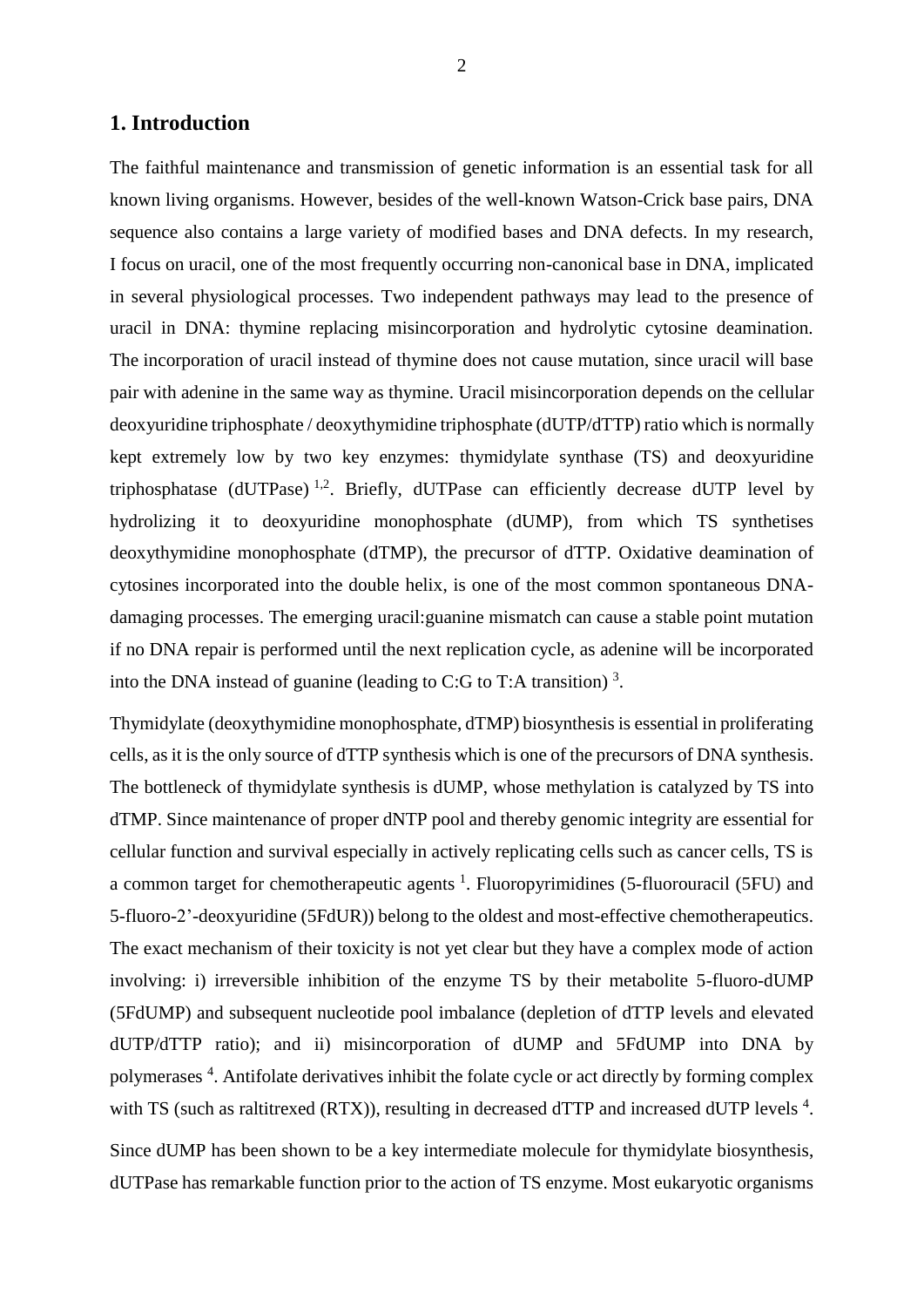have two isoforms of dUTPase arising from alternative splicing of the mRNA due to different promoter and 5' exon usage <sup>5</sup>. dUTPase isoforms in vertebrates including Mus musculus and *Homo sapiens*, are translocated into the nucleus (nDut) or into the mitochondria (mDut). The enzyme dUTPase was found to be essential in *Escherichia coli* (*E. coli*) 6 , *Saccharomyces cerevisiae* (*S. cerevisiae*) 7 , *Caenorhabditis elegans* (*C. elegans*) 8 , *Trypanosoma brucei*  (*T. brucei*) 9 , *Arabidopsis thaliana* <sup>10</sup> and *Mycobacterium smegmatis* <sup>11</sup>, where the deficiency of dUTPase led to cell death. Additionally, silencing of dUTPase resulted in a lethal phenotype in early pupal stages of *Drosophila melanogaster,* whereas under physiological conditions, larvae, pupae and imago maintain greatly elevated uracil content of DNA  $^{12,13}$ . Importantly, the simultaneous depletion of the uracil-DNA N-glycosylase, Ung1 has been shown to rescue the lack of dUTPase in *E. coli*<sup>14</sup>, *S. cerevisiae*<sup>15</sup> and *C. elegans*<sup>16</sup>, and these double mutant organisms incorporate uracil into their DNA with a high frequency. In mammalian cell line experiments, dUTPase disruption was only achieved so far by RNA silencing where it has been found that the expression level of dUTPase significantly affects the response to chemotherapy targeting TS. On the one hand, overexpression of dUTPase induced resistance to 5FdUR in human cancer cells <sup>17,18</sup>. On the other hand, silencing or inhibition of dUTPase increased responses to TS inhibitors leading to dUTP pool increment, replication defects and cytotoxicity 19,20,21,22. Recently, a genetic study has been reported where a monogenic syndrome with diabetes and bone marrow failure in human patients could be associated with a missense mutation in dUTPase gene<sup>23</sup>. Apparent lack of genetic polymorphisms for dUTPase in the human population implies that deficiency may lead to severe consequences which are incompatible with life.

The appearing DNA lesions are primarily subjected for post-replication base excision DNA repair (BER) and secondly the mismatch repair (MMR) pathway. Uracil-DNA glycosylases (UDGs) are responsible for the specific recognition of the non-canonical deoxynucleotides such as uracil in DNA and they cleave the β-N-glycosidic bond between deoxyribose and the erroneous base 24,25. Mammals possess several UDGs, among them UNG, SMUG1, TDG, MBD4 are well characterized in the literature. The uracil-DNA glycosylase (UNG) protein is the most active enzyme in the removal of uracil from DNA in human cells 25,26,27. UNG isoforms can specifically excise uracil from both double-stranded (dsDNA) and single-stranded DNA (ssDNA) regardless to its origin. The created abasic (apurinic/apyrimidinic (AP)) site is then recognized by the AP-endonuclease (APE). After the removal of the remaining sugar fragment, ssDNA undergoes gap filling by a DNA polymerase and sealing of the nick by a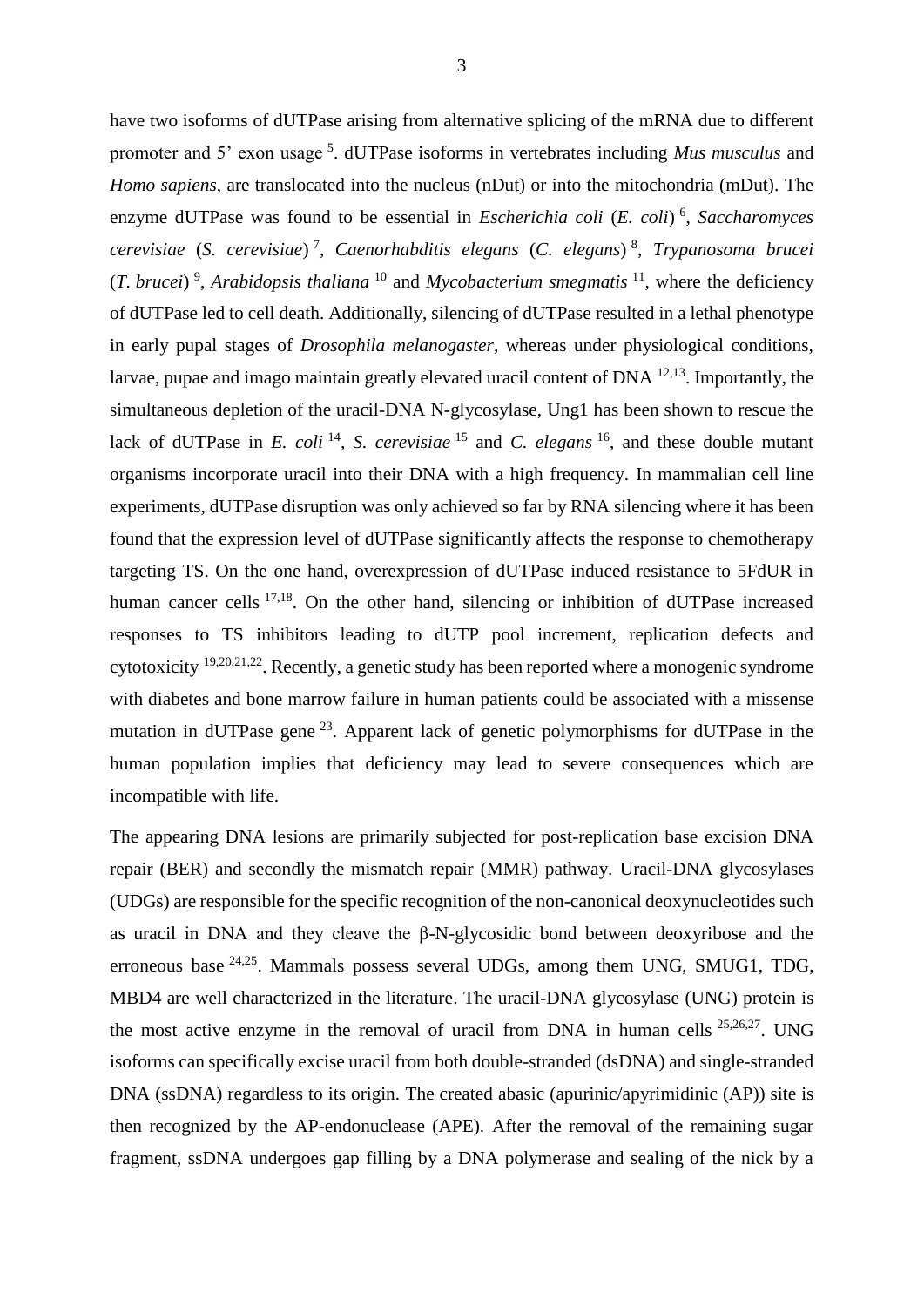DNA ligase. However, under either high dUTP/dTTP ratio or total thymine deprivation, uracils presumably will be reincorporated during repair synthesis. Transformation of uracil-excision repair into a hyperactive futile cycle may lead to numerous AP sites, single- and doublestranded DNA breaks (DSBs), stalled replication forks and other potentially yet undiscovered consequences which trigger the so-called thymine-less cell death <sup>28,29,30</sup>.

Accumulating evidence has been presented that uracils also appear in DNA under normal physiological conditions and may have key impact in highly diverse processes. Long-term stabilization of uracilated DNA can be achieved by the efficient inactivation or absence of UDG enzymes involved in the main uracil-excision repair system. It has been shown that a number of prokaryotes lack both genes for dUTPase and UNG (*dut-, ung-* genotype) <sup>31</sup> which is expected to result in uracil-containing DNA (U-DNA). However, even more numerous genomes lack the dUTPase gene but possess the UNG gene (*dut-, ung+* genotype) threatening genetic stability <sup>31</sup>. Specific protein inhibitors of UNG were identified in *Bacillus subtilis* bacteriophages PBS1/PBS2 and  $\Phi$ 29 encoding UGI  $^{32}$  and p56  $^{33}$ , respectively. Intriguingly, genome of these specific bacteriophages contains almost completely uracil instead of thymine, similarly to the *Yersinia enterocolitica* ΦR1–37 <sup>34</sup> and the general *Staphylococcace* S6 <sup>35</sup> phages where potential UNG inhibitors are still undiscovered. Not only phages have their own UNG inhibitor, but a similar DNA mimic protein was also identified in the genome of *S. aureus*  itself, termed SAUGI <sup>36</sup>, encoded on a mobile genetic element. Another striking example is human immunodeficiency virus (HIV) which does not encode its own dUTPase or UNG. The elevated uracil content of HIV DNA was suggested to protect the viral genome against suicidal autointegration, thereby promote favorable integration process into chromosomal DNA and increase viral infectivity <sup>37</sup>. Surprisingly, among eukaryotes there are also organisms or tissues lacking dUTPase or UNG enzymes, namely high genomic uracil level (200–2000 uracil/million bases) was found in larvae, pupae and imago of *Drosophila melanogaster* <sup>12</sup> . The induction of uracil-excision repair at well-defined uracil sites can also serve important cellular functions. Uracil arisen by the performance of activation-induced cytosine deaminase (AID) is a normal intermediate in variable regions of immunoglobulin (Ig) genes as part of somatic hypermutation (SHM), gene conversion (GC) and class-switch recombination (CSR) processes in adaptive immunity <sup>25,38</sup>.

Since genomic uracil occurrence was implicated as a key regulator factor in different fields of biology, various methods were developed to gain qualitative and quantitative information on uracil levels for *in vitro* studies. Each method (such as mass spectrometry (MS); UNG-ARP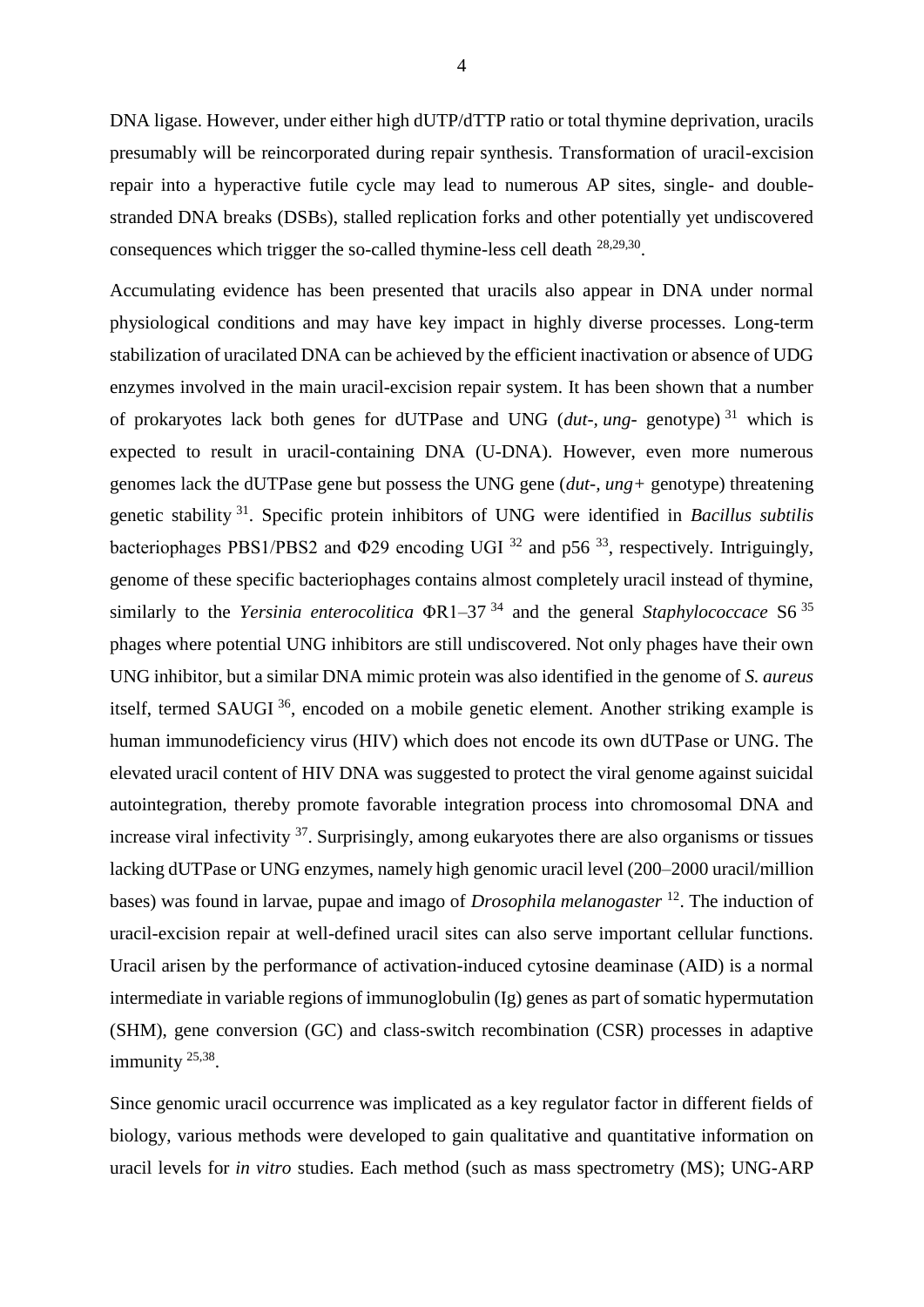assay; real-time polymerase chain reaction (PCR) based techniques) has limitations and they do not allow *in situ* cellular detection of genomic uracil residues. Furthermore, no adequate antibody has yet been described for uracil moieties, in contrary to other non-orthodox DNA bases. Since uracil residues also escape detection by standard sequencing methods, scientists have to develop new approaches and methods.

# **2. Aims**

Considering the wide range of physiological and pathological conditions where U-DNA level is altered, expanding our knowledge about genomic uracil occurrence including causes and consequences is of particular importance.

Towards this end, novel, reliable detection methods providing either qualitative or quantitative knowledge of U-DNA metabolism are essential. Developing and using a catalytically inactive UNG2 (∆UNG) sensor protein, we aimed to elaborate a dot-blot based U-DNA measurement technique, and thereby quantify genomic uracil level in different biological samples. My goal was to prove that our U-DNA sensor-based method allows *in situ* cellular detection of uracils in DNA through an immunocytochemical approach.

Afterwards, I aimed to further develop this specific U-DNA sensor construct to enable microscopic visualization of genomic uracil residues in complex eukaryotic cells. After experimental validation of the optimized ∆UNG-based sensor and U-DNA labeling method, I wished to investigate the nascent genomic uracil distribution, using confocal and superresolution microscopy. I also wished to develop an adequate U-DNA immunoprecipitation method to gain position and sequence-specific information by next-generation sequencing.

In another aspect, genomic uracil accumulation highly depends on the preventive function of dUTPase, which supports low cellular dUTP/dTTP ratio serving as an immunity against uracil incorporation into DNA. Until now, dUTPase function was only studied with gene silencing in cell cultures but gene knock-out strategy has not been published. Therefore, we aimed to investigate the physiological role of dUTPase *in vivo*, applying CRISPR/Cas9-mediated gene editing in mouse model. Importantly, I wished to reveal whether knocking-out of dUTPase could result in viable offspring or dUTPase deficiency may be incompatible with mammalian life.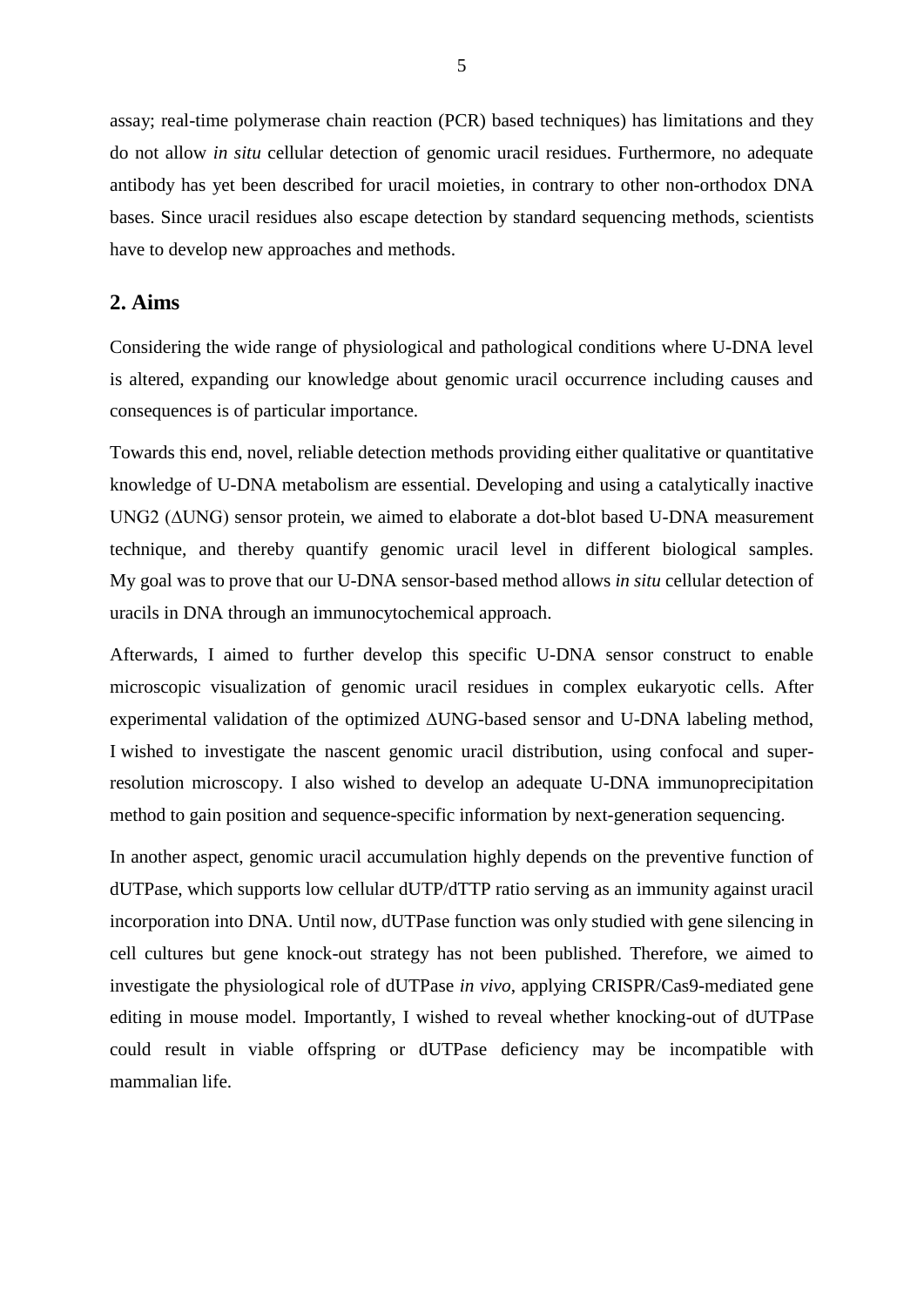#### **3. Materials and methods**

HCT116, MEF and 293T cells were grown in McCoy's 5A (Gibco, Life Technologies), DMEM/F12 HAM (Sigma) and DMEM (Gibco) medium, respectively; supplemented with 50 µg/ml Penicillin-Streptomycin (Gibco) and 10% fetal bovine serum (FBS) (Gibco). Cells were cultured at  $37^{\circ}$ C in a humidified incubator with  $5\%$  CO<sub>2</sub> atmosphere. Schneider S2 cells were grown in Schneider Insect Medium (Sigma) with the same supplements and were kept in a 26°C incubator.

For dot-blot based U-DNA measurements, genomic DNA isolated from CJ236 (*dut-, ung-*) *E. coli* strain served as a uracil standard. The amount of the inert carrier DNA (ultrapure salmon sperm DNA (Invitrogen)), was kept constant during the two-third dilution series. The different DNA samples were spotted onto a prewetted positively charged nylon membrane (Amersham Hybond-Ny+; GE Healthcare) using a vacuum driven microfiltration apparatus (Bio-Dot, BioRad). Immobilization was performed with 2 h of incubation at 80°C. Membrane was blocked by incubation in blocking buffer ETBS-T (25 mM Tris-HCl,  $pH = 7.4$ , 2.7 mM KCl, 137 mM NaCl, 1 mM EDTA, 0.05% Tween-20) containing 100 µg/ml salmon sperm DNA, 5% non-fat milk powder and 10 mM β-mercaptoethanol. Membrane was incubated with the 3xFlag-ΔUNG construct (18.1 µg/ml) in blocking buffer overnight at 4°C. After several washing steps with ETBS-T, anti-Flag M2 antibody (Sigma) was added for 1 h (1:2000, in ETBS-T with 5% non-fat milk powder). After washing the membranes, horseradish peroxidase coupled secondary antibody was applied. Immunoreactive bands were visualized by enhanced chemiluminescence reagent (GE Healthcare) and images were captured by a BioRad  $ChemiDoc<sup>TM</sup> MP$  Imaging system. Densitometry was done using ImageJ software.

Immunofluorescence staining of uracil residues in bacterial DNA was done using XL1-Blue (*dut+, ung+*) *E. coli* and CJ236 (*dut-, ung-*) *E. coli* cells. Cells were fixed with Carnoy's fixative (ethanol:acetic acid:chloroform = 6:3:1) for 20 min at  $4^{\circ}$ C. Rehydration was performed as following: washing with 1:1 ethanol:PBS, 3:7 ethanol:PBS and PBS containing 0.05% Triton X-100 (PBST) for 5 min. Cells were washed once with GTE buffer (50 mM glucose, 20 mM Tris,  $pH = 7.5$  and 10 mM EDTA), and resuspended in GTE buffer with 10 mg/ml lysozyme (Sigma). The suspension was applied onto poly-L-lysine coated cover glasses and cells were left to air-dry. Cells were washed with PBST and were blocked in blocking buffer (5% BSA in PBST) for 15 min. Uracil residues were visualized by applying 4.64 µg/ml of the Flag-ΔUNG-DsRed construct in blocking buffer, overnight at 4°C. After several washing steps with PBST, anti-FLAG M2 antibody was applied (1:2000) for 1 h. FLAG epitope was visualized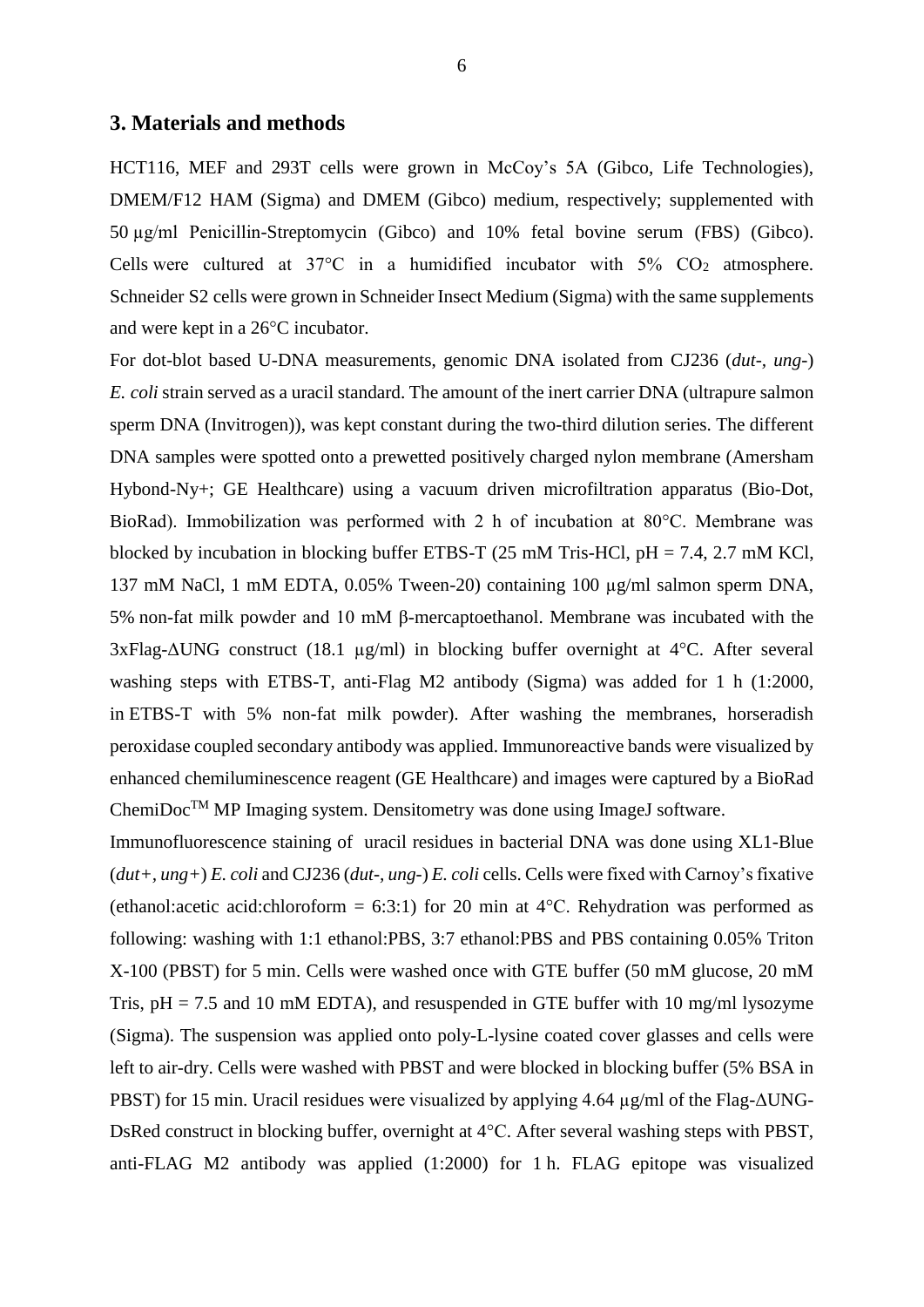by applying Alexa 488 conjugated secondary antibody (1:1000, Molecular Probes). Cells were counterstained with  $1 \mu g/ml$  DAPI (4',6-diamidino-2-phenylindole, Sigma) nucleic acid stain. To test our uracil-staining method in mammalian cell lines, MEF cells were transfected in a 6-well plate with 4 µg of normal pEGFP-N1 (purified from XL1-Blue cells) or uracil-rich pEGFP-N1 vector (purified from CJ236 cells) and 12 µl FuGENE HD (Promega) reagent according to the manufacturer's recommendation. Staining of extrachromosomal plasmid DNA in MEF cells was done as described above with minor modifications. After fixation and rehydration, epitope unmasking was done by applying 1 M HCl, 0.5% Triton X-100 for 15 min. After neutralization with 0.1 M Na<sub>2</sub>B<sub>4</sub>O<sub>7</sub> (pH = 8.5) for 5 min, blocking was done for 1 h in blocking buffer: 200 µg/ml salmon sperm DNA, 5% fetal goat serum (FGS), 3% fetal bovine serum albumin (BSA) and 0.05% Triton X-100 in PBS. Labeling was obtained applying FLAG-ΔUNG-DsRed, followed by treatments with anti-FLAG M2 primary and secondary antibodies. To gain FLAG-ΔUNG-SNAP construct, SNAP encoding sequence from pSNAPf was PCR amplified. The fragments digested by KpnI and XhoI were ligated into the KpnI/XhoI sites of the plasmid construct FLAG-ΔUNG-DsRed (in a pET-20b vector). Primers were synthesized by Sigma-Aldrich and the constructs were verified by sequencing at Microsynth Seqlab GmbH. All UNG constructs were expressed in the *E. coli* BL21(DE3) *ung-* 151 strain and purified using Ni-NTA affinity resin (Qiagen). For comparison of FLAG-ΔUNG-DsRed and FLAG-ΔUNG-SNAP sensor constructs, staining of plasmid aggregates was done.

Generation of UGI-expressing stable HCT116 cell line was carried out by retroviral transduction. Briefly, 293T cells  $(1.5 \times 10^6 \text{ cells in T25 tissue culture flasks})$  were transfected with 1.5 µg pLGC-hUGI/EGFP, 0.5 µg pCMV-VSV-G envelope and 0.5 µg pGP packaging plasmids using Lipofectamine 3000 reagent (Invitrogen) according to the manufacturer's recommendation. The supernatant, containing lentiviral particles was filtered through a 0.45 µm filter (Merck Millipore) 36 h after the transfection. Successfully transduced HCT116 cells were collected by fluorescence activated cell sorting (FACS) for GFP-positive cells using a BD FACSAria III Cell sorter (BD Biosciences). For comparison, HCT116 cells were also transfected transiently with FuGENE HD. UGI-expressing cells were treated with 20 µM 5FdUR (Sigma) or 100 nM RTX (Sigma) for 48 h before fixation for immunocytochemistry or collecting them for genomic DNA (gDNA) purification. For dot-blot measurements or U-DNA-Seq, DNA of eukaryotic HCT116 cells (as well as bacterial samples) was purified using the Quick-DNA<sup>TM</sup> Miniprep Plus Kit (Zymo Research) using the recommendations of the manufacturer and elution was carried out in nuclease-free water.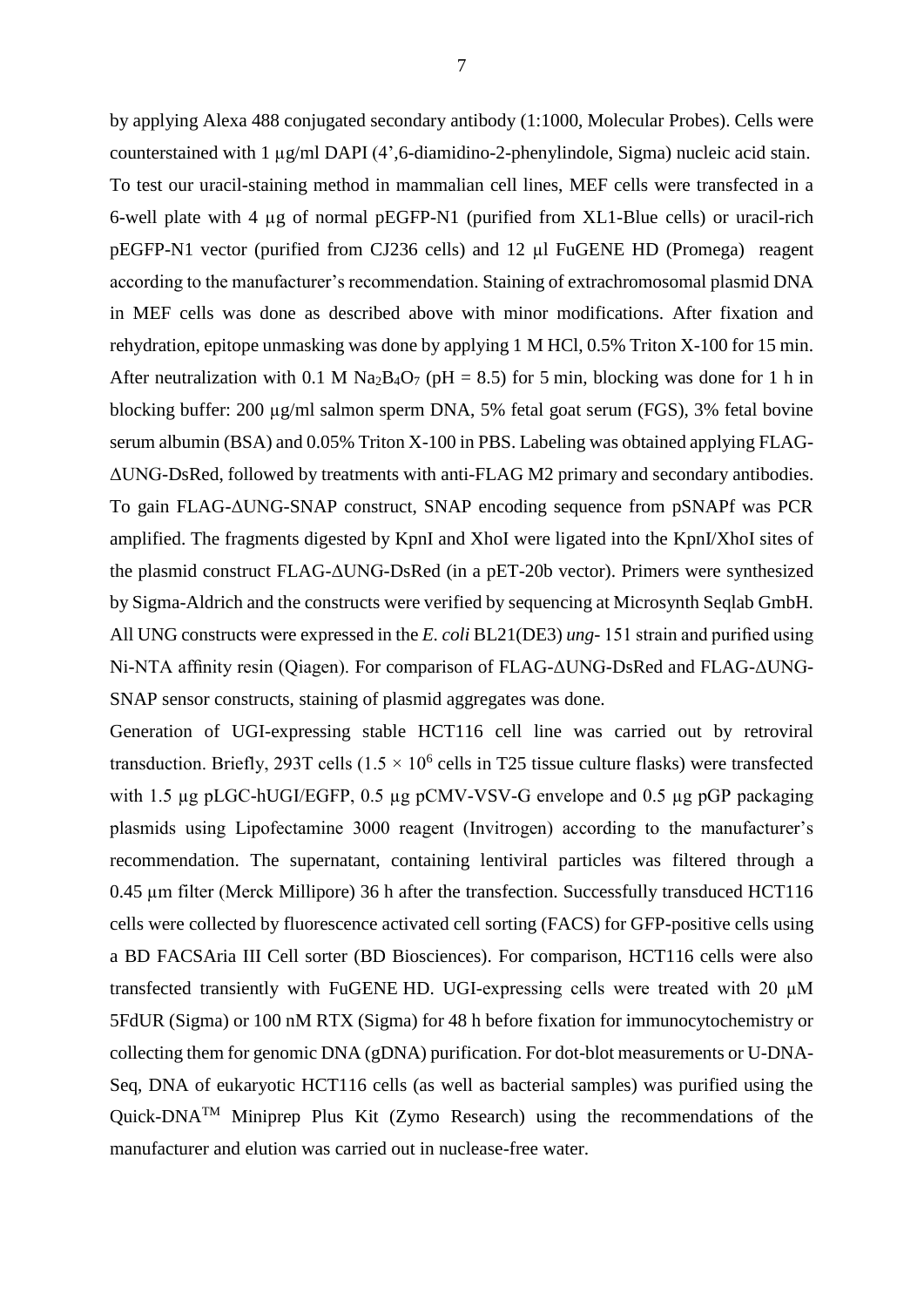For immunofluorescent staining of genomic uracil residues, HCT116 cells stably expressing UGI were seeded onto 24-well plates containing cover glasses or onto  $\mu$ -Slides (ibidi GmbH). In case of dSTORM imaging, coverslips were coated with poly-D-lysine before seeding. Sub-confluent cultures of cells were fixed using 4% paraformaldehyde (PFA,  $pH = 7.4$  in PBS) or Carnoy's fixative for 15 min. After washing or rehydration steps, epitope unmasking was done by applying 2 M HCl, 0.5% Triton X-100 for 30 min. After neutralization, cells were incubated in blocking solution I (TBS-T (50 mM Tris-HCl, pH = 7.4, 2.7 mM KCl, 137 mM NaCl, 0.05% Triton X-100) containing 5% non-fat dried milk for 15 min, followed by incubation in blocking buffer I supplemented with 200 µg/ml salmon sperm DNA for 45 min. Uracil residues were visualized by applying 4 µg/ml of the FLAG-ΔUNG-SNAP construct for 1 h in blocking buffer I with 200 µg/ml salmon sperm DNA. After several washing steps, cells were labelled with 2.5 µM SNAP-Surface Alexa Fluor 546 or 647 (NEB) for 20 min in blocking buffer II (5% FGS, 3% BSA and 0.05% Triton X-100 in PBS), and optionally counterstained with 1  $\mu$ g/ml DAPI. Confocal images were acquired on a Zeiss LSCM 710 or a Leica TCS SP8 STED 3X microscope. For STED images 660 nm STED laser was used for depletion. The same image acquisition settings were applied on each corresponding sample to allow comparison. Fluorescence images were processed using ZEN software.

For U-DNA immunoprecipitation, 12 µg of gDNA was sonicated into fragments ranging between 100 and 500 basepairs with a BioRuptor (Diagenode). 25% of the samples was saved as input, and the remaining DNA was resuspended in the following IP buffer: 30 mM Tris-HCl, pH = 7.4, 140 mM NaCl, 0.01% Tween-20, 1 mM 0.5 mM EDTA, 15 mM β-mercaptoethanol, 1 mM phenylmethylsulfonyl fluoride, 5 mM benzamidine. Immunoprecipitation was carried out with 15 µg of 1xFLAG-ΔUNG construct for 2.5 h at room temperature with constant rotation. Anti-FLAG M2 agarose beads (Sigma) were equilibrated in IP buffer and then added to the IP mixture for 16 h at 4°C with constant rotation. Beads were resuspended in elution buffer containing 1% sodium dodecyl sulphate (SDS), 0.1 M NaHCO<sub>3</sub>. Elution of uracil sensor protein binding U-DNA was done by vortexing for 5 min with an additional incubation for 20 min with constant rotation. After centrifugation (13000 rpm for 3 min), supernatant was incubated with 150 µg/ml RNAse A (Epicentre) for 30 min, followed by the addition of 500 µg/ml Proteinase K (Sigma) for 1 h at 37°C for removal of residual RNA and proteins. Immunoprecipitated DNA was purified with NucleoSpin Gel and PCR Clean-up Kit (MACHEREY-NAGEL GmbH & Co. KG) according to the manufacturer's instructions. Enrichment of uracil in the DNA samples was examined by dot-blot assay, then input and enriched U-DNA samples were subjected to next-generation sequencing (NGS).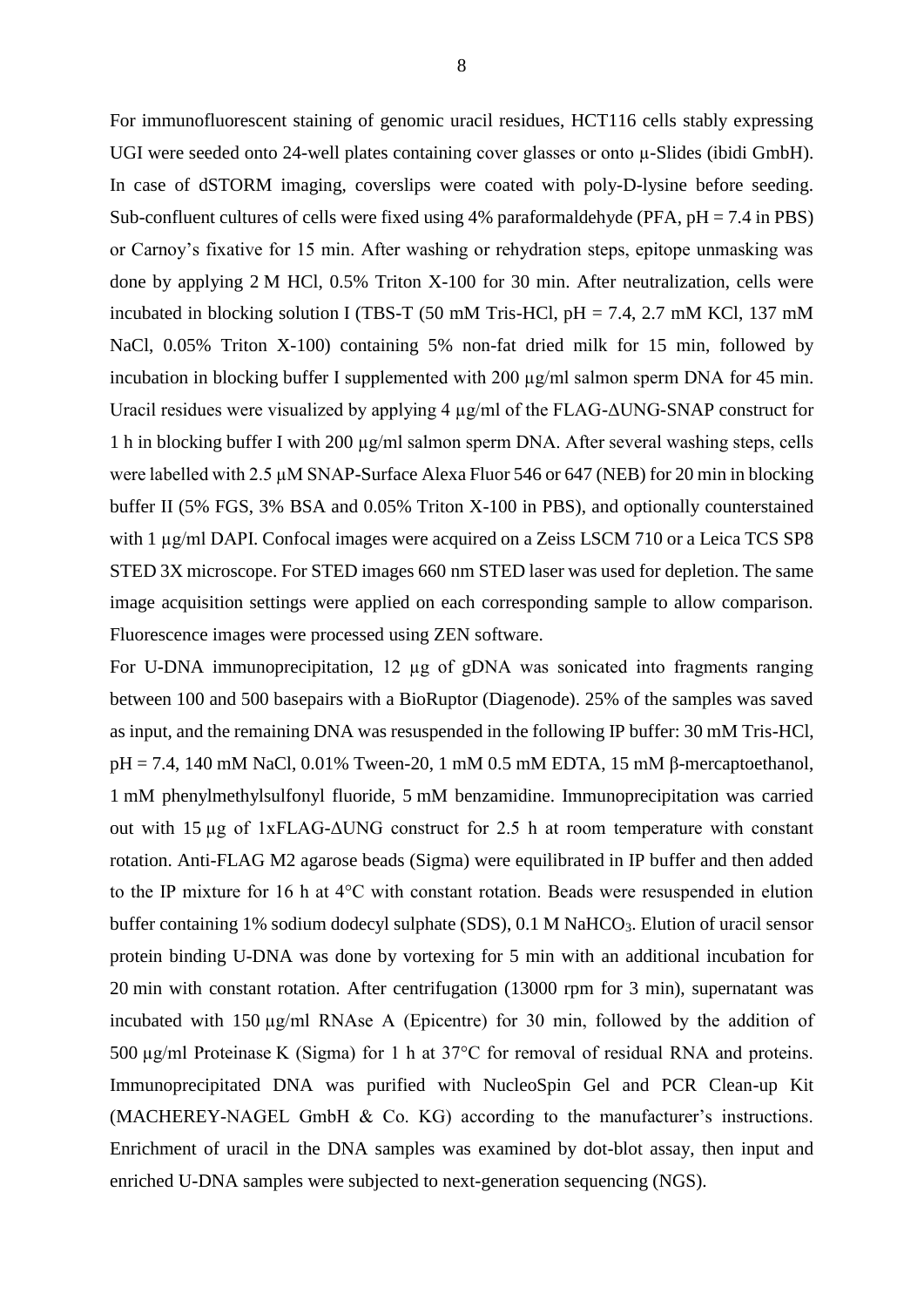For dUTPase knock-out experiments, the T7 single-guide RNA (sgRNA) and the Cas9 mRNA were obtained from Sigma-Aldrich. CRISPR/Cas9 efficiency was tested in MEF cells by transfection with 2.5 µg Cas9 mRNA, 250 ng target sgRNA and Lipofectamine<sup>TM</sup> 3000 Transfection Reagent (ThermoFisher Scientific) in 6-well plates. 24 h after transfection, cells were maintained in a fresh medium for 24 h, and then the genomic DNA was extracted with a MasterPure™ DNA Purification Kit (Epicentre). After DNA amplification, Cel 1 cleavage assay was performed using the Transgenomic SURVEYOR Mutation Detection Kit.

All FVB/N mice used in the experiments was produced and maintained in the Animal Care Facility at the Agricultural Biotechnology Institute, National Agricultural Research and Innovation Centre (NAIK). Genotyping of the heterozygous founder animals was carried out by amplifying the CRISPR target sites from genomic DNA, and the fragments were cloned into SalI/EcoRI sites of pBluescript SK (+) vector. Individual bacterial colonies were purified with NucleoSpin Plasmid DNA Purification Kit, followed by sequencing. Off-target analysis was also performed using the online predictor CCTop. The genotypes of mice were determined by PCR of the total genomic DNA extracted from mouse tails or from embryos. Samples were dissolved in a DNA lysis buffer (0.1 M Tris-HCl,  $pH = 7.4$ , 0.2 M NaCl, 5 mM EDTA, 0.2% SDS) and DNA was extracted with phenol-chloroform. Genotyping from blastocysts was performed by semi-nested PCR, and DNA fragments were visualized by 1% agarose gel electrophoresis.

For blastocyst outgrowth assay, embryos were flushed out from the uteri of pregnant mice at 3.5 dpc in M2 medium. Blastocysts were individually cultured on 0.1% gelatin-coated, 12-well dishes, in KO-DMEM ES cell culture medium supplemented with 1000 U/mL LIF and 20% FBS, in 5%  $CO<sub>2</sub>$  at 37°C for four days. Outgrowths were photographed daily, and on the fourth day of culture, outgrowths were removed and genotyped by PCR. For western blot analysis, embryos at 10.5 dpc were dissected from pregnant mice, then washed with PBS and resuspended in a lysis buffer (20 mM HEPES, pH = 7.5, 420 mM NaCl, 1 mM EDTA, 2 mM dithiothreitol, 25% glycerol). Homogenization was assisted with vortex until the tissue was sufficiently disrupted. After centrifugation the supernatant samples were boiled with SDS buffer at 95°C for 5 min. Total proteins were resolved on a 12% polyacrylamide gel and transferred to the PVDF membrane (Immobilon-P, Merck Millipore). Membranes were blocked with 5% non-fat dried milk in TBS-T (25 mM Tris-HCl,  $pH = 7.4$ , 140 mM NaCl, 3 mM KCl, 0.05% Tween-20) for 1 h at 4°C and were developed against dUTPase (1:2000, Sigma) or αactin (1:1000, Sigma) for loading control. Next steps were the same as used for immunoreactive visualization in dot-blot assays. Densitometry was done using BioRad Image Lab™ 6.0.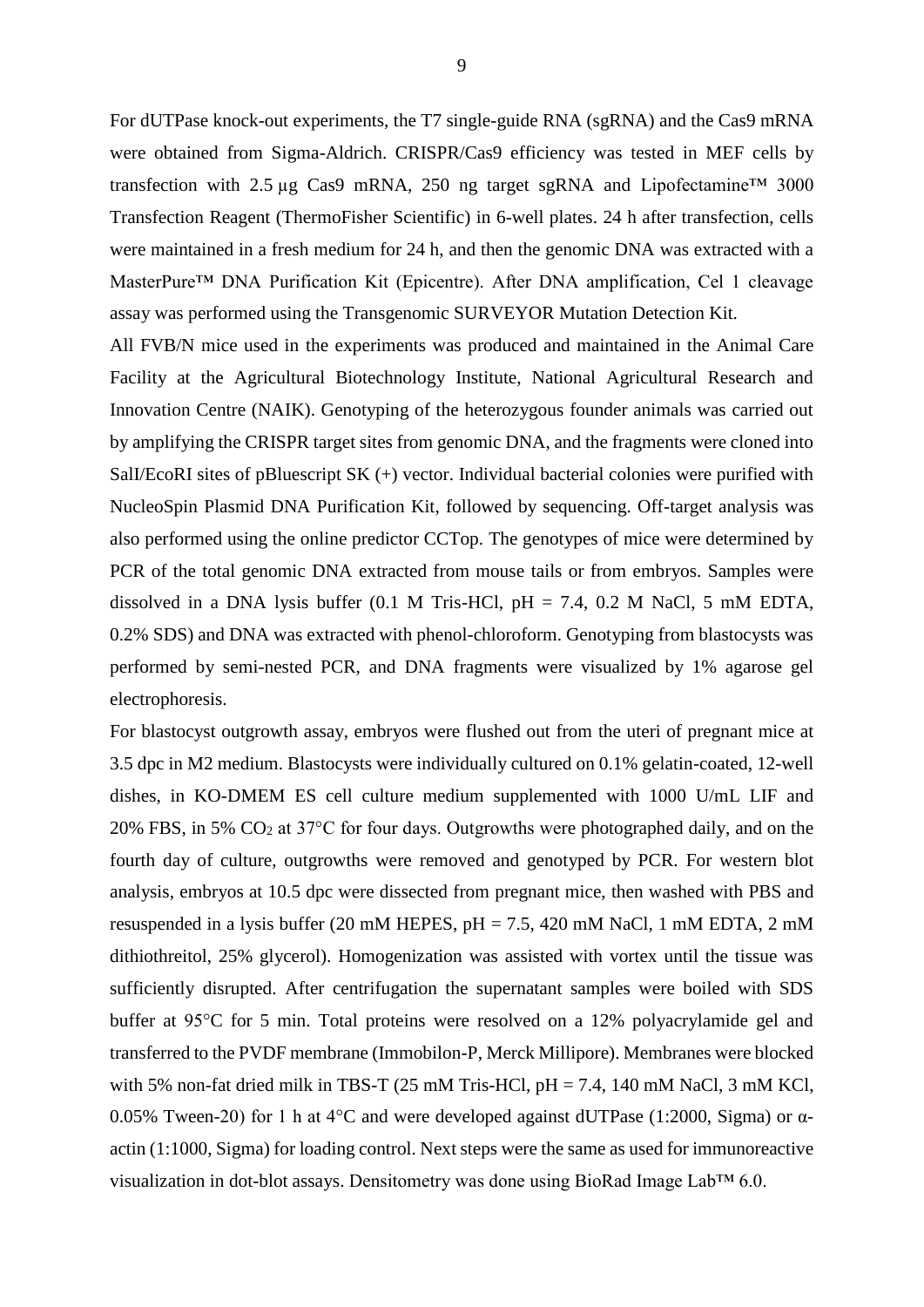# **4. Results**

# **4.1. Uracil-DNA detection applying catalytically inactive UNG constructs in** *in vitro* **and cellular studies**

We developed a new dot-blot based method for relative quantification of genomic uracil content using a catalytically inactive, flag-tagged ∆UNG construct. After primary and secondary antibody labelling, U-DNA levels can be calculated *via* interpolation to a standard calibration curve, which could be obtained using uracilated DNA derived from (*dut-, ung-*) *E. coli* cells. Combination of *ung-* genetic background (using different bacterial strains or *Drosophila* S2 cell line) and treatment with well-known drugs targeting *de novo* thymidylate biosynthesis pathways (MTX, RTX, 5FdUR) led to significantly increased genomic uracil level compared to non-treated cells. Then, we proceeded to measure U-DNA level alterations using a human colon carcinoma cell line (HCT116), and found that similar drug treatments on their own do not lead to elevated U-DNA level. To allow direct capture of the nascently appearing uracil moieties in DNA, inhibition of the major uracil-recognizing factor, UNG was essential. Using dual treatment (UGI expression and 5FdUR drug addition) we could obtain and detect significantly elevated U-DNA content, as compared to non-treated cells. Staining of genomic uracils was achieved either indirectly *via* immunocytochemistry against the Flag epitope tag or directly *via* the fluorescent DsRed signal in CJ236 (*dut-, ung-*) cells. According to our expectations, using the same labeling procedure in uracil-free XL1-Blue (*dut+, ung+*) *E. coli* cells did not result in any visible signal (Figure 1). In the uracil-rich milieu, U-DNA staining colocalized with the signal of DAPI used to counterstain DNA.

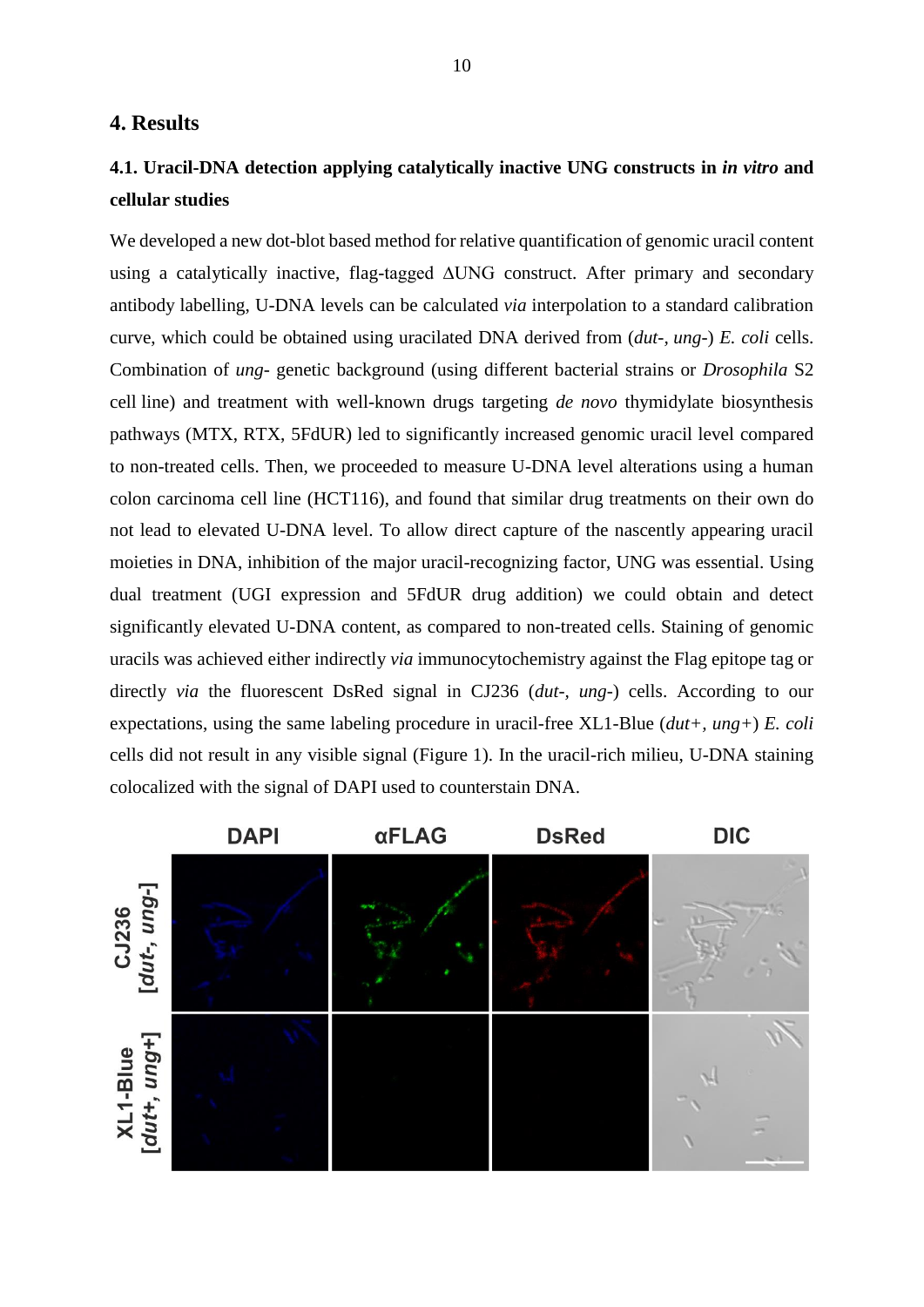**Figure 1.** <sup>39</sup> Visualization of genomic uracil using the Flag-∆UNG-DsRed sensor construct in uracil-containing CJ236 (*dut-, ung-*) *E. coli* cells as compared to uracil-free XL1-Blue (*dut+, ung+*) *E. coli* cells. Differential interference contrast (DIC) image was also acquired. Scale bar represents 10  $\mu$ m.

Using *ung-/-* MEF cells for transfection with uracil-rich or normal plasmids, the herein presented U-DNA sensor protein succesfully detected cellular uracil-enriched plasmid aggregates colocalizing with DAPI staining.

# **4.2. Promising applications of ∆UNG-based U-DNA labeling techniques for analysis of uracil distribution pattern in human genomic DNA**

We further sought to adapt the ∆UNG-based U-DNA labeling approach to visualize genomic uracil residues in complex eukaryotic cells. A versatile labeling technique could be achieved by cloning a SNAP-tag in the C terminal end of ΔUNG, yielding Flag-ΔUNG-SNAP. Comparison of Flag-ΔUNG-SNAP and Flag-ΔUNG-DsRed constructs demonstrated that the novel sensor shows also reliable U-DNA detection. Afterwards, an UNG-inhibited, humanderived, model cell line was established by retroviral transduction of human codon optimized UGI into HCT116 cells. Using the generated UGI-expressing cell line, drug treatment with 5FdUR or RTX elevated U-DNA level; and the Flag-ΔUNG-SNAP construct was succesfully applied for *in situ* staining of genomic uracil in these cells. U-DNA staining could be carried out with cross-linking PFA fixation of cells, instead of Carnoy fixation. Therefore, our staining procedures may be suitable for multi-color imaging in colocalization studies in the future. Genomic uracil distribution pattern was also investigated by super-resolution microscopy using appropriate SNAP substrates for either STED or dSTORM applications. A characteristic pattern could be observed in drug (5FdUR or RTX) treated cells, that differed from U-DNA signal of non-treated, UGI-expressing cells, as revealed by dSTORM imaging (Figure 2). Uracil staining showed signal enrichment at the nuclear membrane and areas surrounding the nucleoli in the case of drug-treated cells.

To gain sequence-specific information of genomic uracil distribution, I developed the U-DNA-Seq method. Briefly, U-DNA immunoprecipitation was carried out applying the Flag-tagged, catalytically inactive ΔUNG sensor in purified and fragmented gDNA, followed by pull-down with anti-FLAG beads before sequencing. Successful enrichment of U-DNA could be confirmed by dot-blot assay for 5FdUR or RTX treated, UGI-expressing cells. Then, input DNA and enriched U-DNA samples could be subjected to library preparation and next-generation sequencing (NGS).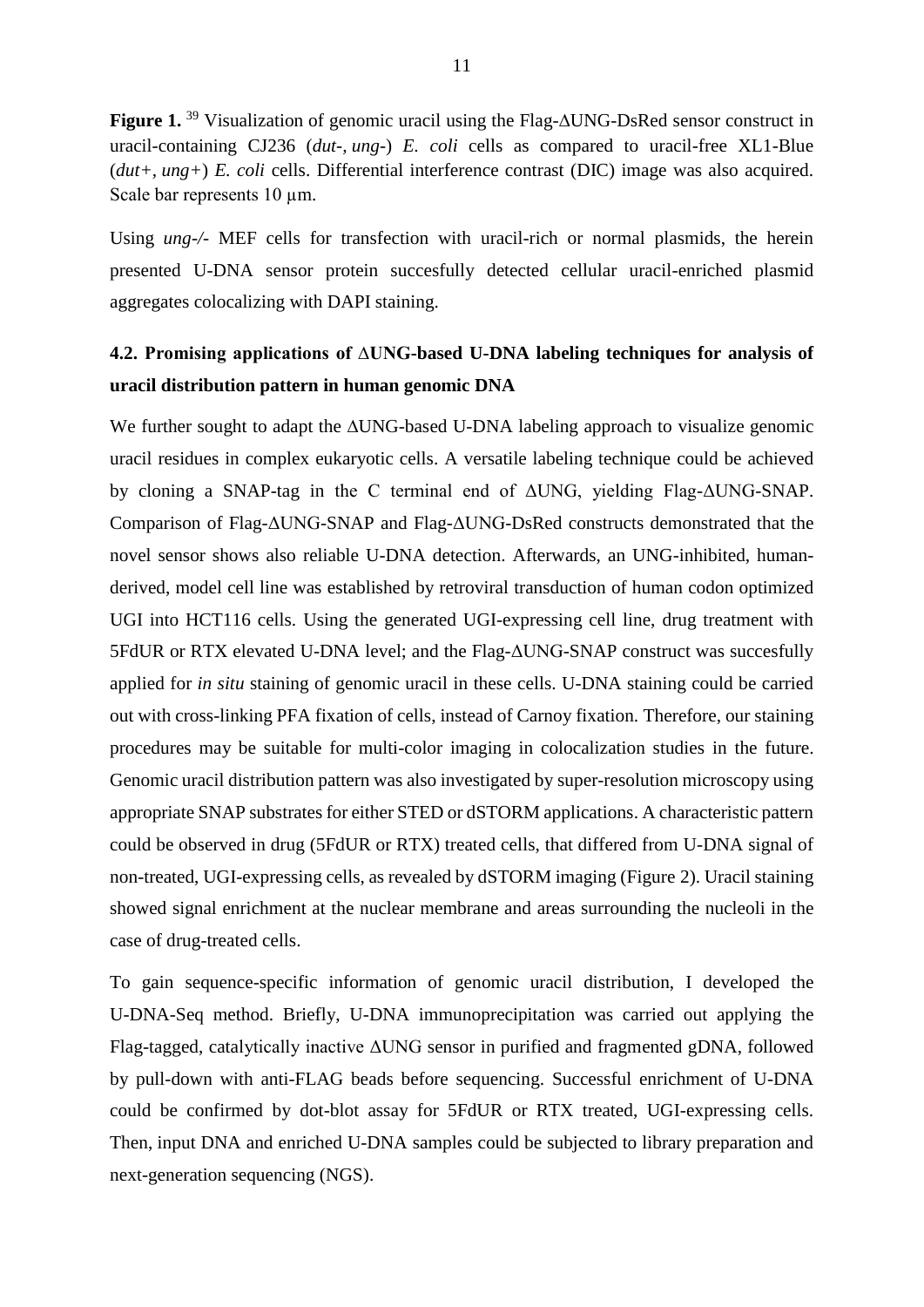

**Figure 2.** The Flag-ΔUNG-SNAP sensor enables super-resolution detection of genomic uracil by super-resolution microscopy. dSTORM imaging was performed on non-treated or drug-treated (5FdUR or RTX) HCT116 cells stably expressing UGI. Scale bar represents 10 µm for whole images and 2 µm for zoomed sections.

# **4.3. A critical investigation of the physiological role of dUTPase in a mammalian model, using CRISPR/Cas9-mediated gene editing**

To investigate the effects of dUTPase deficiency *in vivo*, specific knock-out of *dut* gene was addressed by CRISPR/Cas9-mediated gene editing strategy. After validation of the chosen sgRNA and Cas9 mRNA by *in vitro* surveyor assay on cotransfected MEF cells, CRISPR/Cas9 system was used to produce dUTPase knock-out mice. Two founder animals (#2 and #4) were generated harboring distinct CRISPR/Cas9 editing events, namely six bp deletion and one base substitution (D6, M1) in mice #2; and 47 bp deletion (D47) in mice #4. CRISPR/Cas9-induced D47 mutation resulted in frameshift mutation on *dut* gene and consequently early stop codons. Further experiments were conducted on later generations of the mouse #4 with D47 mutation. Genotyping analysis using semi-nested PCR of numerous generations derived from heterozygous D47 crossings revealed that deficiency of dUTPase leads to embryonic lethality. Upon investigation of dissected embryos at different developmental stages, we found homozygous *dut -/-* mutant embryos only in blastocyst stage (3.5 dpc), but not at later stages, as shown in Table 1. Differences in the development of blastocysts with altered *dut* status were analysed in *in vitro* cultures. In *dut -/-* embryos, outgrowth of both ICM and TE regions were significantly reduced as compared to either  $du + \ell + WT$  or  $du + \ell$ - variants (Figure 3), indicating developmental defects in the absence of dUTPase. In contrast, no significant difference between *dut +/-* and *dut +/+* embryos were detected neither in blastocyst outgrowth assay, nor visually on dissected embryos at later embryonic stages (8.5 dpc, 9.5 dpc, 10.5 dpc).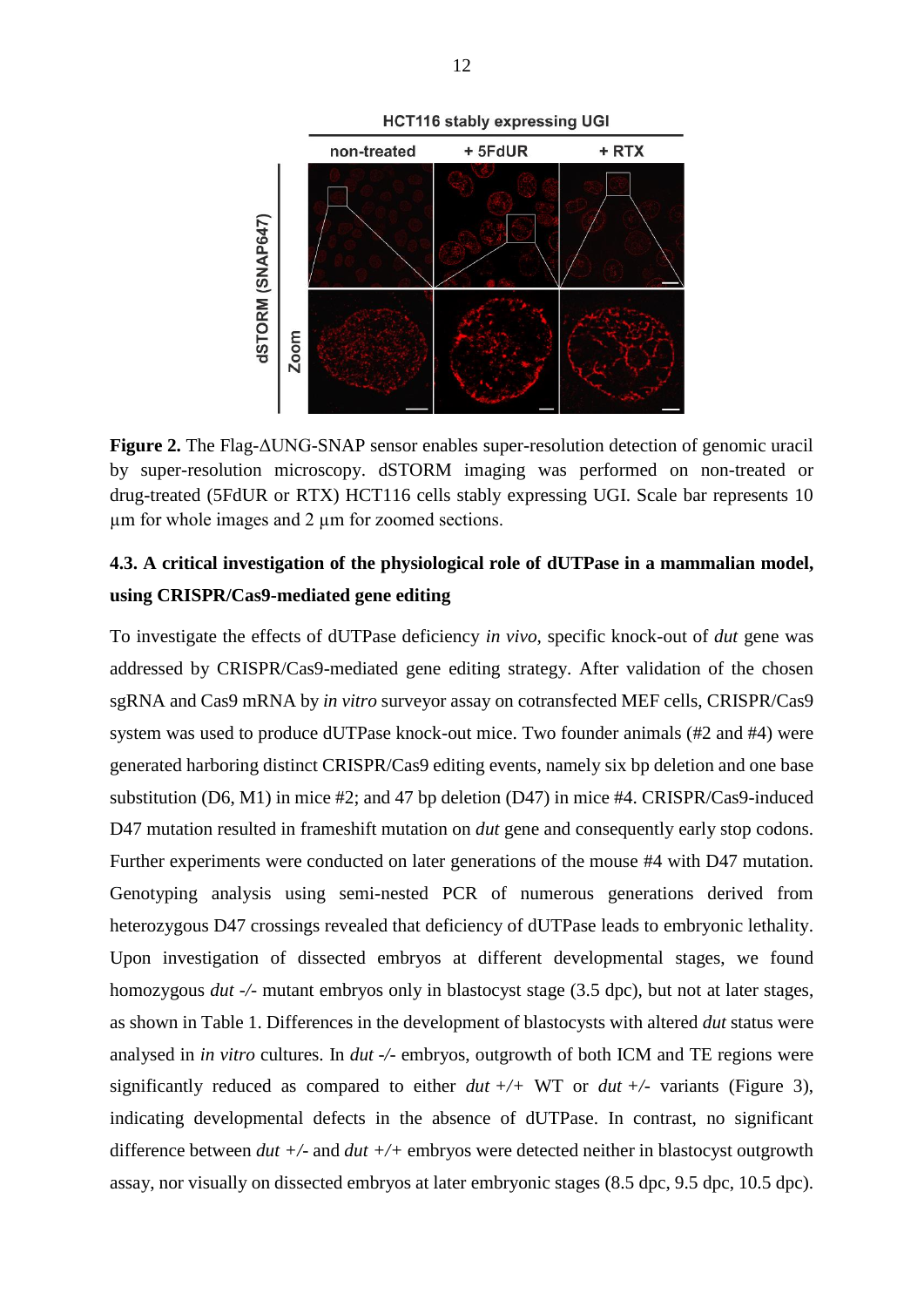| <b>DNA</b> source | Genotype |       |     | Resorbed | No. Total |
|-------------------|----------|-------|-----|----------|-----------|
|                   | $+/-$    | $+/-$ | -1- |          |           |
| Postnatal         | 21       | 42    |     |          | 63        |
| $10.5$ dpc        | 3        | 5     |     | 3        | 11        |
| $9.5$ dpc         | 5        | 5     |     |          | 10        |
| 8.5 dpc           | 10       | 5     |     | 5        | 20        |
| $3.5$ dpc         | 11       | 13    |     | ΝA       | 31        |

Table 1.<sup>40</sup> Genotype analysis referring to *dut* gene after *dut* +/- D47 intercrossings. This table summarizes all the animals and embryos carrying *dut +/+; dut +/-* or *dut -/-* genotype, and also resorbed embryos with unknown genotype. NA, not applicable.



Figure 3.<sup>40</sup> ICM outgrowth assay for blastocysts produced by D47 heterozygous crosses. **(A)** Representative phase contrast images of *dut -/-*; *dut +/-*; *dut +/+* embryos in *in vitro* culture. The first column shows the isolated embryos at 3.5 dpc. The second and third columns represent the attached embryos at 4.5 dpc, focusing on the trophoblast cells or the ICM in the blastocoele. In the last column, outgrowths at 7.5 dpc are seen. Scale bar represents 20  $\mu$ m, or 100 µm for images in the last column. Average size of ICM **(B)** and trophectoderm (TE) **(C)** were quantified for embryos at 7.5 dpc. Error bars indicate standard deviation. Sample size is also provided with n number for all the genotypes.  $* p < 0.05$ .

Examination by Western blots showed that *dut +/-* heterozygous embryos contain significantly reduced dUTPase protein level as compared to WT embryos (Figure 20). This difference might also apply for adult animals, but this needs further organ-specific experimental evidence. Regarding adulthood, progeny of D47 strains did not show any gross or fertility abnormalities, or systemic diseases during our study. Taken together, *dut +/-* heterozygosity and related potential suboptimal dUTPase protein level did not result in any visible phenotypic change in mice.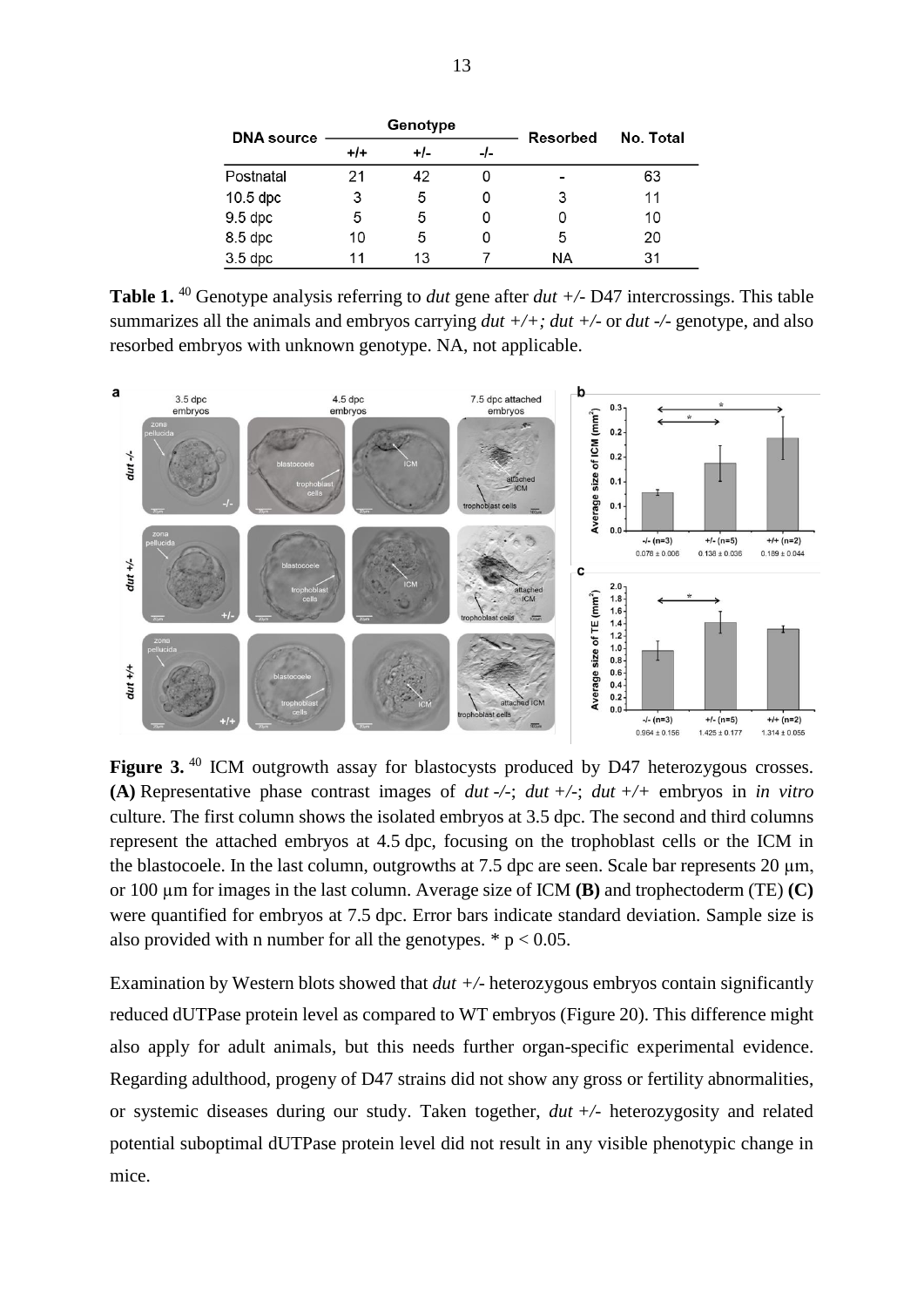## **5. Discussion**

In my PhD thesis, I have presented a novel, reliable detection method providing either qualitative or quantitative knowledge of U-DNA metabolism. It was demonstrated here that our dot-blot based U-DNA measurement technique relying on a catalytically inactive UNG2 (∆UNG) sensor protein enables quantification of genomic uracil level in different biological samples. I also verified that our U-DNA sensor-based method allows *in situ* cellular detection of uracils in bacterial or extrachromosomal DNA through an immunocytochemical approach.

This specific U-DNA sensor construct and staining method was further developed, which allowed imaging of genomic uracil residues within DNA of complex eukaryotic cells using confocal as well as super-resolution microscopy. I also managed to establish a novel HCT116 cell line stably expressing the UNG-inhibitor UGI protein, by retroviral transduction. Drug (5FdUR or RTX) treatment of the UNG-inhibited cells resulted in significantly elevated U-DNA level, thus gaining an adequate model system for investigation of nascent genomic uracil distribution. To my best knowledge this is the first time that a labeling technique applicable for *in situ* microscopic detection of human genomic uracil residues, is presented. Super-resolution imaging by dSTORM revealed that drug treated cells showed different U-DNA pattern than non-treated cells. Namely, signal enrichment could be observed at the nuclear membrane and areas surrounding the nucleoli in the case of drug-treated cells. Colocalization studies are needed to be done in the future to explore potential correlations between U-DNA distribution pattern and localization pattern of histone markers or other chromatin factors. Importantly, I have also described an adequate DNA immunoprecipitation method (U-DNA-Seq) providing sequence-specific information of genomic uracil distribution by next-generation sequencing.

We also aimed to investigate the physiological role of dUTPase *in vivo*, applying CRISPR/Cas9-mediated gene editing in mouse model. Based on our results, we could conclude that deficiency of dUTPase leads to early embryonic lethality in mice. Homozygous *dut -/* mutant embryos were only found in blastocyst stage, and we suggest that further developmental abnormalities may lead to lethality occuring in around or shortly after implantation. Considering the timing of the maternal-to-zygotic transition in mice, the first several duplication cycles of embryogenesis may occur independently on dUTPase expression. Since U-DNA occurrence is involved in the wide range of physiological and pathological processes, the herein presented *dut +/-* mouse model and early *dut -/-* embryos might be beneficial to gain new insights into the details of U-DNA metabolism.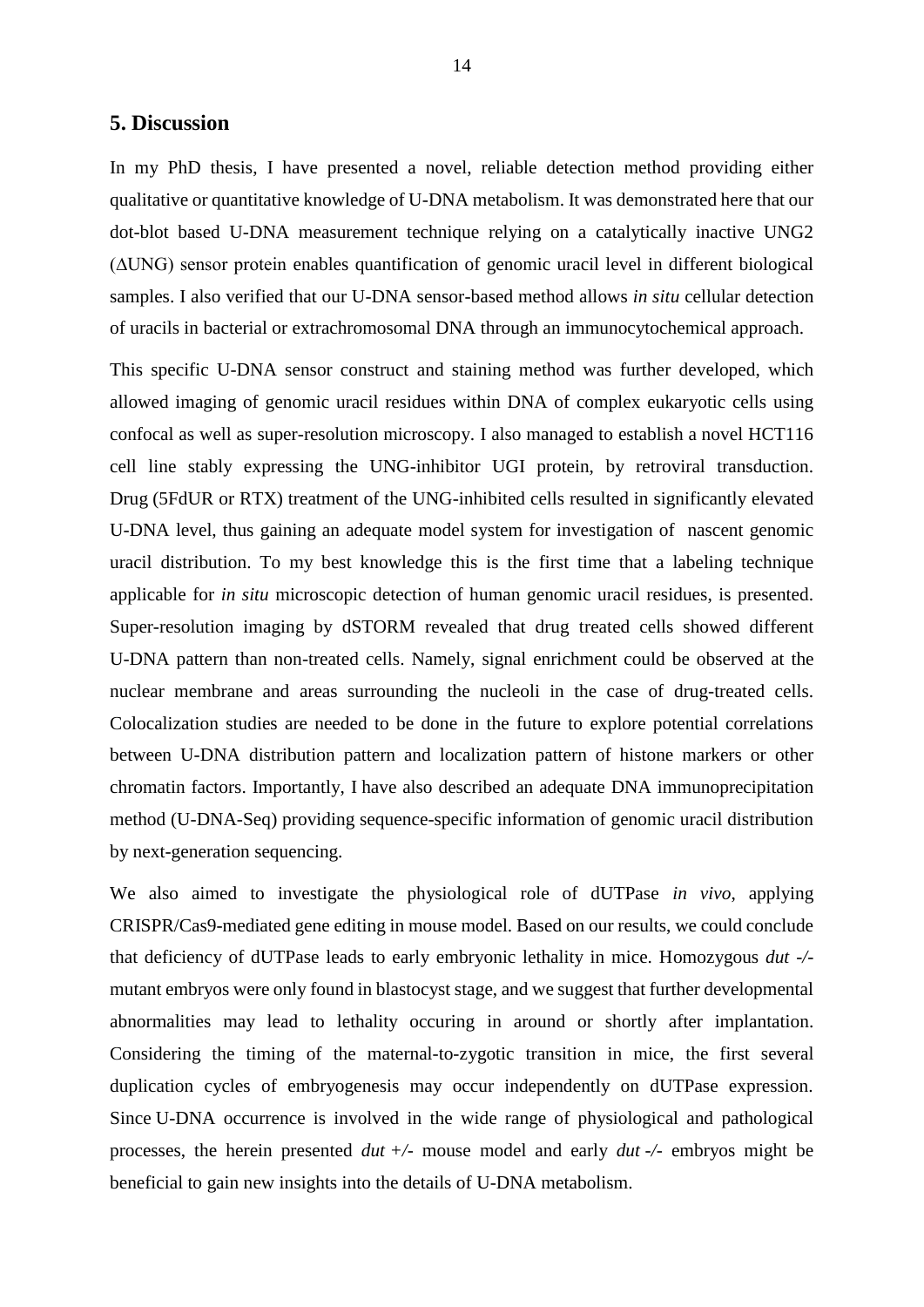## **6. Theses of the PhD dissertation**

Theses of my PhD dissertation can be summarized as follows:

- 1. Application of a catalytically inactive, Flag-∆UNG-DsRed construct uniquely allows *in situ* microscopic visualization of uracil residues within bacterial DNA, either indirectly *via* immunocytochemistry against the Flag tag or directly *via* the fluorescent DsRed signal. This labeling method has the potential to be further extended for detection of uracils within the highly complex chromatin of human cells.
- 2. The dUTPase encoding *dut* gene can be successfully targeted by CRISPR/Cas9 mediated gene editing to study the effects of dUTPase deficiency *in vivo* in mice.
- 3. Using CRISPR/Cas9 system in mice, only heterozygous *dut +/-* offspring could be achieved, while viable homozygous *dut -/-* offspring could never be found, implying that dUTPase deficiency lead to prenatally lethal phenotype.
- 4. Investigation of dissected embryos at different developmental stages, showed that homozygous *dut -/-* mutant embryos exist only in blastocyst stage, but not at later stages, suggesting early embryonic lethality in the absence of dUTPase in mice.
- 5. *In vitro* outgrowth assays demonstrated that both ICM and TE formation are significantly impaired in *dut -/-* blastocysts, indicating that lack of dUTPase may cause developmental defects leading to lethality around implantation into the uterus.
- 6. Examination by Western blots showed that *dut +/-* heterozygous embryos contain significantly reduced dUTPase protein level as compared to WT embryos, which difference might also apply for adult animals.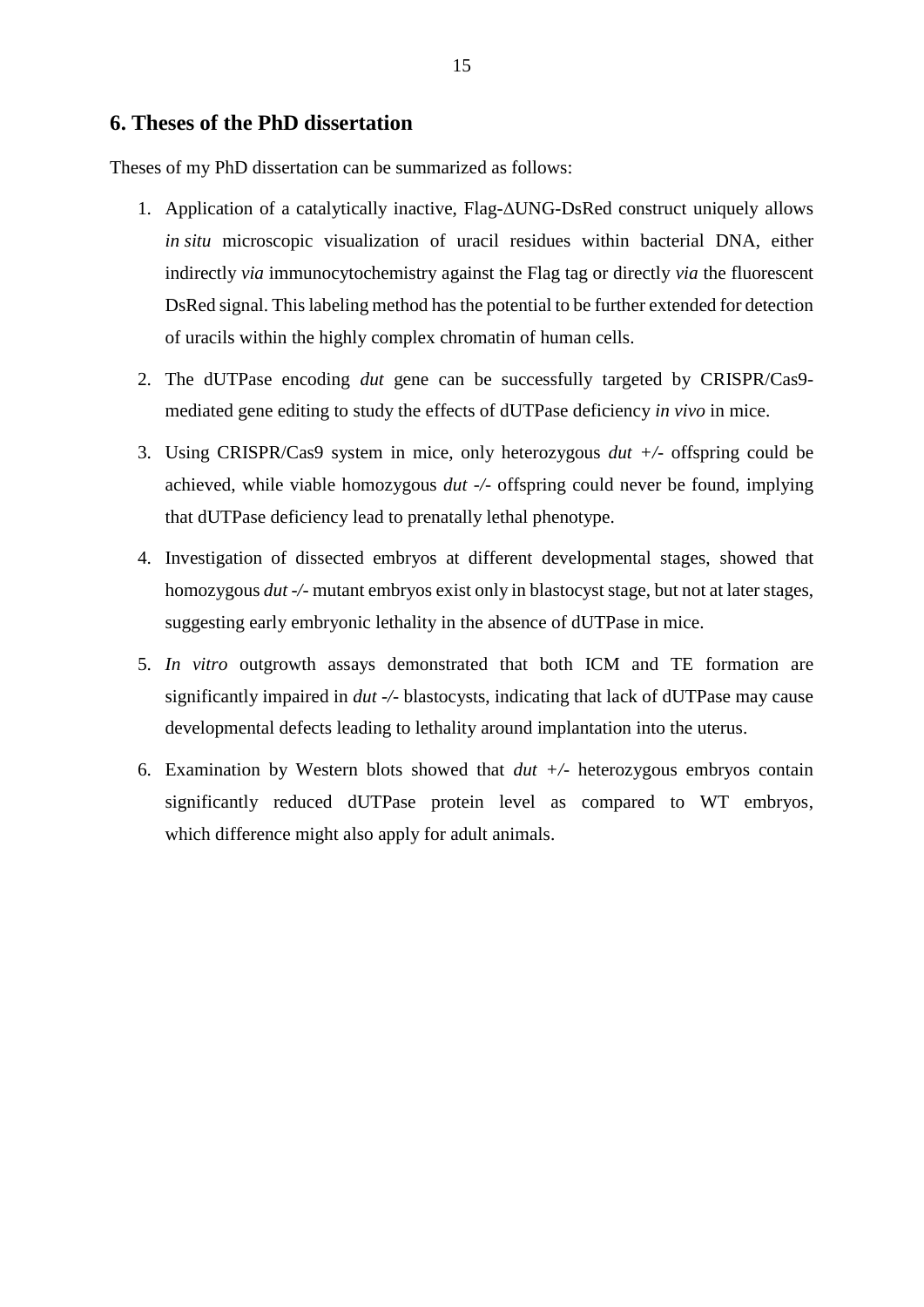# **7. References**

- 1. Grafstrom, R. H., Tseng, B. Y. & Goulian, M. The incorporation of uracil into animal cell DNA in vitro. *Cell* **15,** 131–40 (1978).
- 2. Vértessy, B. G. & Tóth, J. Keeping uracil out of DNA: physiological role, structure and catalytic mechanism of dUTPases. *Acc. Chem. Res.* **42,** 97–106 (2009).
- 3. Vértessy, B. G. & Tóth, J. Keeping uracil out of DNA: physiological role, structure and catalytic mechanism of dUTPases. *Acc. Chem. Res.* **42,** 97–106 (2009).
- 4. Grogan, B. C., Parker, J. B., Guminski, A. F. & Stivers, J. T. Effect of the thymidylate synthase inhibitors on dUTP and TTP pool levels and the activities of DNA repair glycosylases on uracil and 5-fluorouracil in DNA. *Biochemistry* **50,** 618–27 (2011).
- 5. Ladner, R. D., McNulty, D. E., Carr, S. A., Roberts, G. D. & Caradonna, S. J. Characterization of distinct nuclear and mitochondrial forms of human deoxyuridine triphosphate nucleotidohydrolase. *J. Biol. Chem.* **271,** 7745–51 (1996).
- 6. el-Hajj, H. H., Zhang, H. & Weiss, B. Lethality of a dut (deoxyuridine triphosphatase) mutation in Escherichia coli. *J. Bacteriol.* **170,** 1069–75 (1988).
- 7. Gadsden, M. H., McIntosh, E. M., Game, J. C., Wilson, P. J. & Haynes, R. H. dUTP pyrophosphatase is an essential enzyme in Saccharomyces cerevisiae. *EMBO J.* **12,** 4425–31 (1993).
- 8. Erdélyi, P. *et al.* Shared developmental roles and transcriptional control of autophagy and apoptosis in Caenorhabditis elegans. *J. Cell Sci.* **124,** 1510–8 (2011).
- 9. Castillo-Acosta, V. M., Estévez, A. M., Vidal, A. E., Ruiz-Perez, L. M. & González-Pacanowska, D. Depletion of dimeric all-alpha dUTPase induces DNA strand breaks and impairs cell cycle progression in Trypanosoma brucei. *Int. J. Biochem. Cell Biol.* **40,** 2901–13 (2008).
- 10. Dubois, E. *et al.* Homologous recombination is stimulated by a decrease in dUTPase in Arabidopsis. *PLoS One* **6,** e18658 (2011).
- 11. Pecsi, I. *et al.* The dUTPase enzyme is essential in Mycobacterium smegmatis. *PLoS One* **7,** e37461 (2012).
- 12. Muha, V. *et al.* Uracil-containing DNA in Drosophila: stability, stage-specific accumulation, and developmental involvement. *PLoS Genet.* **8,** e1002738 (2012).
- 13. Horváth, A., Békési, A., Muha, V., Erdélyi, M. & Vértessy, B. G. Expanding the DNA alphabet in the fruit fly: uracil enrichment in genomic DNA. *Fly (Austin).* **7,** 23–7 (2013).
- 14. Tye, B. K., Chien, J., Lehman, I. R., Duncan, B. K. & Warner, H. R. Uracil incorporation: a source of pulse-labeled DNA fragments in the replication of the Escherichia coli chromosome. *Proc. Natl. Acad. Sci. U. S. A.* **75,** 233–7 (1978).
- 15. Guillet, M., Van Der Kemp, P. A. & Boiteux, S. dUTPase activity is critical to maintain genetic stability in Saccharomyces cerevisiae. *Nucleic Acids Res.* **34,** 2056–66 (2006).
- 16. Dengg, M. *et al.* Abrogation of the CLK-2 checkpoint leads to tolerance to base-excision repair intermediates. *EMBO Rep.* **7,** 1046–51 (2006).
- 17. Canman, C. E. *et al.* Induction of resistance to fluorodeoxyuridine cytotoxicity and DNA damage in human tumor cells by expression of Escherichia coli deoxyuridinetriphosphatase. *Cancer Res.* **54,** 2296–8 (1994).
- 18. Canman, C. E., Lawrence, T. S., Shewach, D. S., Tang, H. Y. & Maybaum, J. Resistance to fluorodeoxyuridine-induced DNA damage and cytotoxicity correlates with an elevation of deoxyuridine triphosphatase activity and failure to accumulate deoxyuridine triphosphate. *Cancer Res.* **53,** 5219–24 (1993).
- 19. Koehler, S. E. & Ladner, R. D. Small interfering RNA-mediated suppression of dUTPase sensitizes cancer cell lines to thymidylate synthase inhibition. *Mol Pharmacol* **66,** 620– 626 (2004).